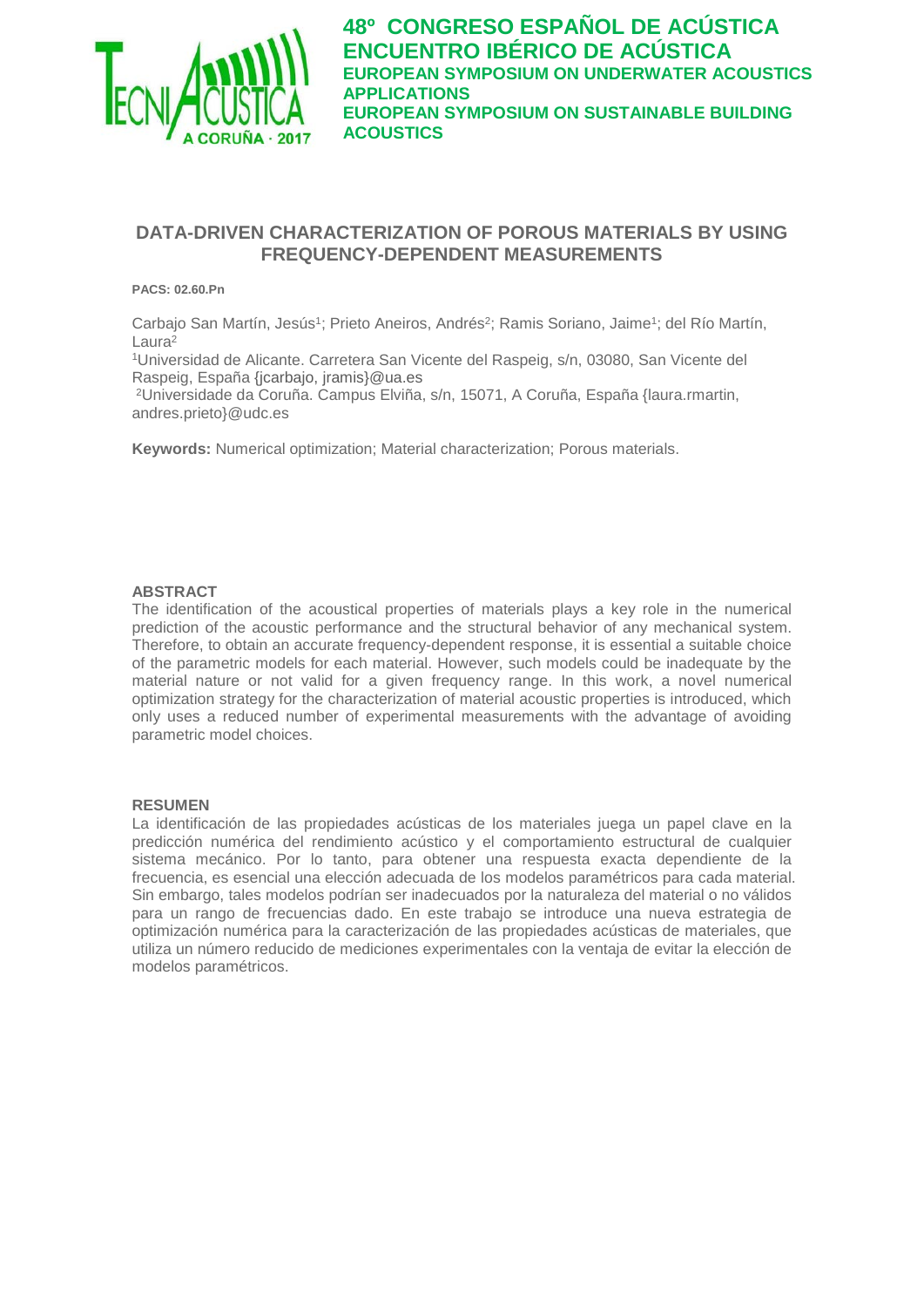

### **1. INTRODUCTION**

Porous materials are widely used for noise mitigation in a large number of acoustic engineering applications in buildings and environment. In this context, it is of great interest to predict the sound absorption performance of these materials when being part of a noise control device (e.g. noise barrier, isolation wall…). Usually, the porous material is modeled as an equivalent fluid having complex acoustic properties, namely, characteristic impedance and wave number. These properties can be easily determined from the intrinsic parameters of the material (e.g. flow resistivity, porosity...) using a theoretical model, remaining acoustical properties (i.e. surface impedance and sound absorption coefficient) being then calculated from the primer. Although many parametric models exist in the literature [1-3, 5, 6], the incessant development of new materials poses the need for alternative predictive tools or fitting methods.

A common procedure to this purpose consists in using an optimization algorithm to fit the intrinsic model parameters that minimize the difference between the measured acoustic properties and those predicted ones using any of the above models. In order to simplify this adjustment, the sound absorption coefficient is normally used in most cases. The main drawback is that the use of a single property may not be enough, or the choice of the reference model could be not suitable for the accurate description of a specific material.

A novel numerical optimization strategy for evaluating the acoustic properties of porous materials is herein proposed. This data-driven methodology uses traditional two-microphone impedance tube setup data to estimate these properties. Three different strategies were tested, each of them successively overcoming some of the limitations of the alternative fitting procedures used for the same purpose (e.g. it does not require to choose a particular model). Results are compared to those obtained using the two-cavity method proposed by Utsuno et al. [9]. Good agreement was found between the measured and predicted acoustic properties. Given that this procedure does not depend on the physical nature of the material itself, it was proven to be more generic than the conventional predictive parametric approaches and could be extended to any type of porous material (i.e. fibrous, granular…).

### **2. ACOUSTIC CHARACTERIZATION OF PORUS MATERIALS**

### 2.1 Acoustic Properties of Porous Materials

Theory regarding propagation of sound in porous media can be found in [1]. Basically, porous materials attenuate sound mainly due to viscous friction and thermal conductivity in their pore network. If the pore size is small compared to the wavelength of an impinging sound wave, the air inside a layer of porous material can be replaced by an equivalent fluid. The acoustic properties, namely characteristic impedance,  $Z_c$ , and wave number,  $k$ , that describe this equivalent fluid are then given by

$$
Z_c = \sqrt{\rho K},\tag{1}
$$

$$
k = \omega \sqrt{\rho/K} \,,\tag{2}
$$

where  $\rho$  and K are the complex-valued and frequency-dependent dynamic mass density and dynamic bulk modulus of the saturating fluid, respectively, and  $\omega$  is the angular frequency. The surface impedance at normal incidence  $Z_{\rm s}$ , for a layer of this equivalent fluid backed by a rigid wall can be calculated from

$$
Z_S = -jZ_C \cot(kd),\tag{3}
$$

where d is the thickness of the equivalent fluid layer. The sound absorption coefficient,  $\alpha$ , can then be obtained from

$$
\alpha = 1 - \left| \frac{z_s - \rho_0 c_0}{z_s + \rho_0 c_0} \right|^2,\tag{4}
$$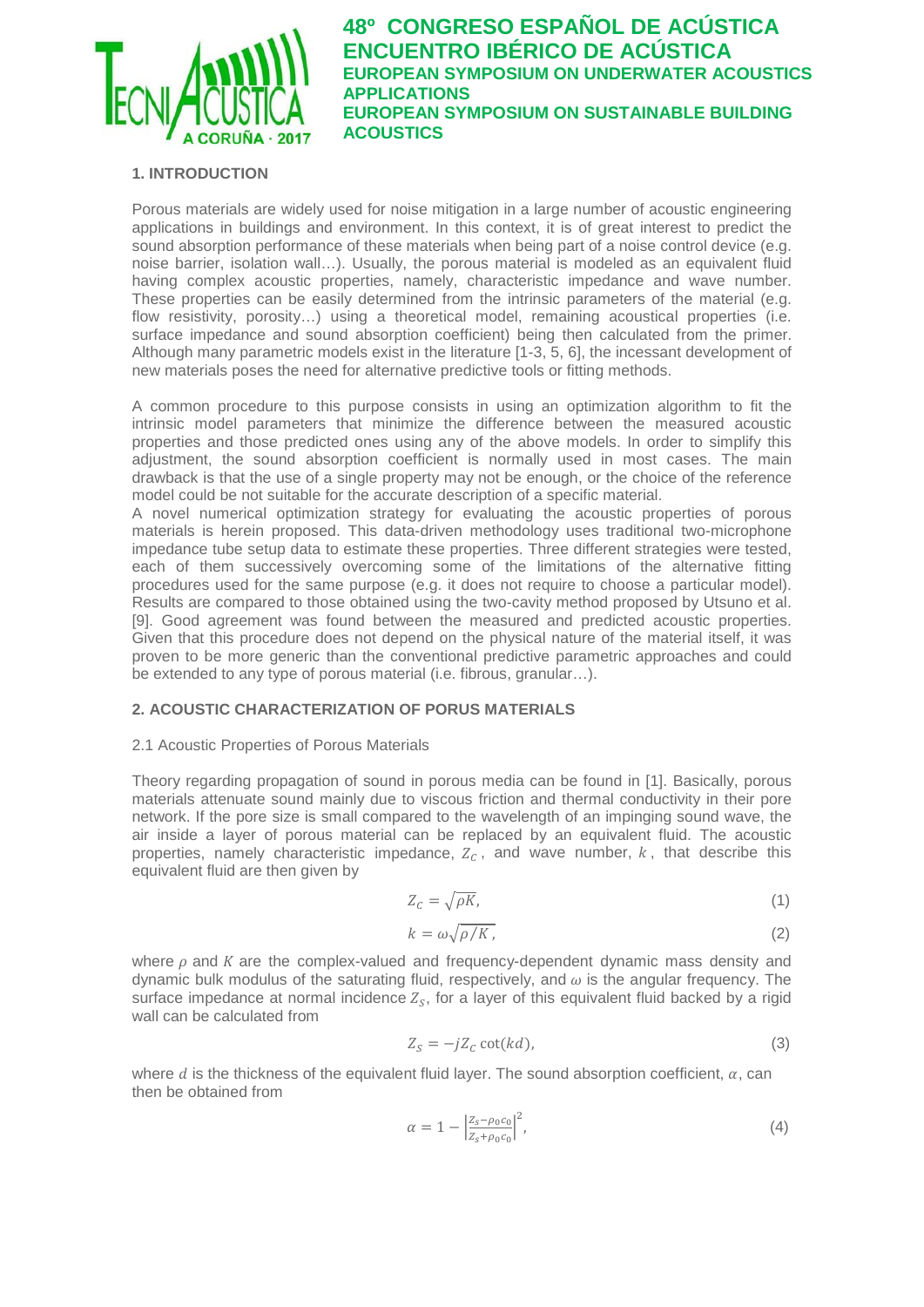

where  $\rho_0$  and  $c_0$  are the mass density and sound propagation velocity in air, respectively. A brief description of the methods used to measure experimentally the above properties is given in the following section.

### 2.2 Experimental Characterization

Experimental methods frequently used to determine the acoustic properties of porous materials use an impedance tube setup [4, 7-9]. Most of them rely on the transfer function method, which uses the pressure data from two microphone positions in a tube in which plane waves propagate. Particularly, Utsuno et al. [9] combined this transfer function method with the two cavity method to estimate the characteristic impedance and wave number of a layer of porous material. Their procedure used the surface impedance measured for a hard backed and an air cavity backed configuration to obtain the intrinsic properties of the porous material. Fig. 1 shows a sketch of this latter impedance tube setup. The characteristic impedance and wave number of a porous sample can thus be deduced from

$$
Z_C = \pm \left( \frac{Z_0 Z_0'(Z_1 - Z_1') - Z_1 Z_1'(Z_0 - Z_0')}{(Z_1 - Z_1') - (Z_0 - Z_0')} \right)^{1/2},\tag{5}
$$

$$
k = \frac{1}{j2d} \ln \left( \left( \frac{Z_0 + Z_C}{Z_0 - Z_C} \right) \left( \frac{Z_1 - Z_C}{Z_1 + Z_C} \right) \right),\tag{6}
$$

where  $Z_0$  and  $Z'_0$  are the measured surface impedances for the hard backed and air cavity backed configurations, respectively,  $Z_1$  and  $Z'_1$  being the impedances of the corresponding backing layer, which can be deduced from Eq. (3) using the characteristic impedance and wave number of air.



**Figure 1**. Impedance tube setup proposed by *Utsuno et al.* [9] to determine the characteristic impedance and wave number of porous materials.

#### 2.3 Prediction Parametric Models: Delany-Bazley model for fibrous materials

A common alternative to the previous experimental methods is the use of predictive parametric models to determine the acoustic properties of a given porous material. Many authors have proposed impedance models [2-3, 6], to predict the acoustic behaviour of porous materials when they are used as sound absorbers (e.g. a porous layer backed by a rigid wall). Among these ones, Delany and Bazley [5] developed a model to estimate the acoustic properties of fibrous materials from measurements over a wide frequency range. According to these authors, the characteristic impedance and the wave number of a fibrous material can be determined from

$$
Z_C = \rho_0 c_0 (1 + 0.0571X^{-0.754} - j0.087X^{-0.732}),
$$
\n(7)

$$
k = \frac{\omega}{c_0} (1 + 0.0978X^{-0.700} - j0.189X^{-0.595}),
$$
\n(8)

where  $X = \rho_0 f / \sigma$ , being f the frequency and  $\sigma$  the flow resistivity of the material. Hence, the acoustic behaviour of a fibrous material may be described as a function of its flow resistivity using these simple empirical parametric relations.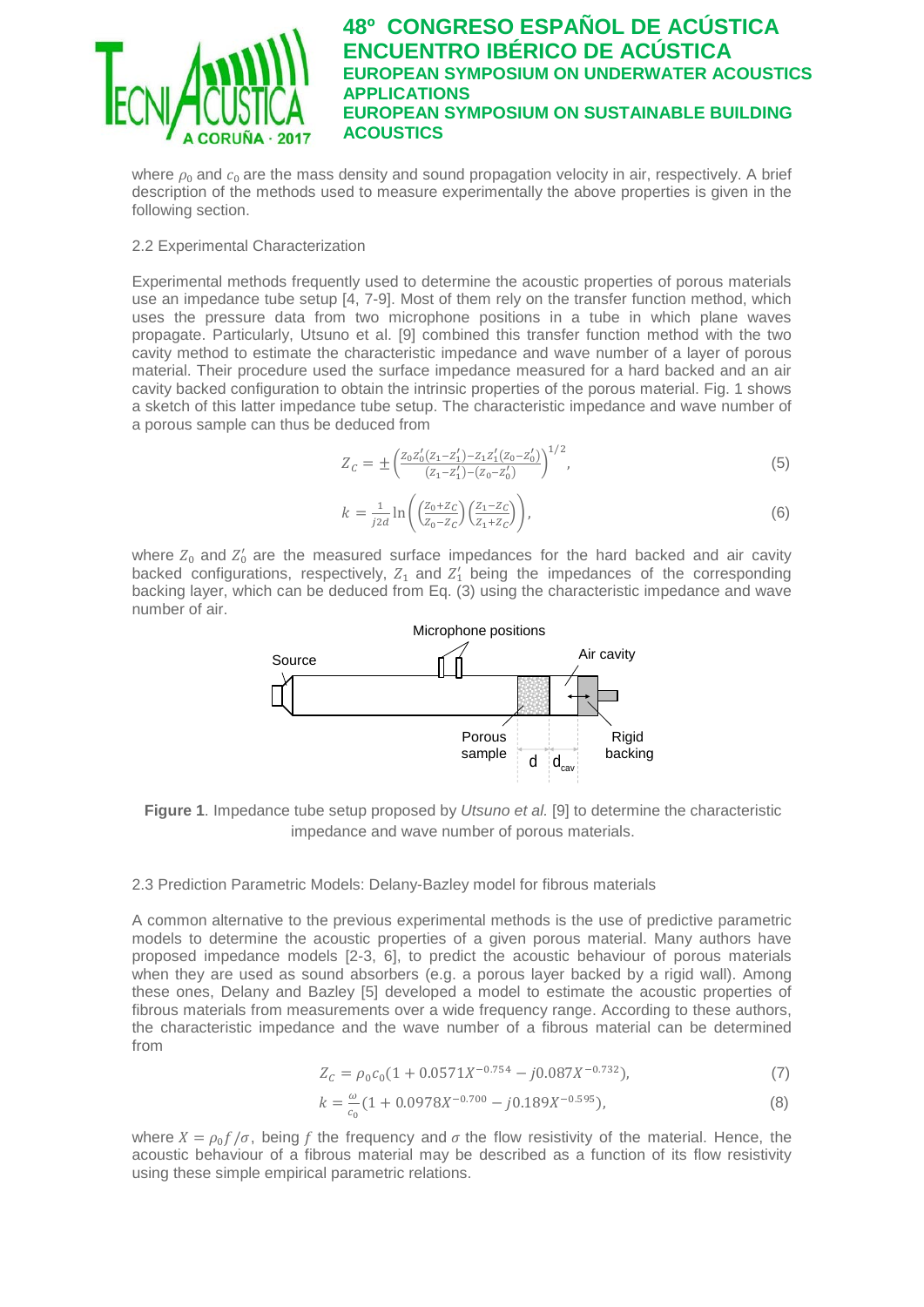

### **3. DATA DRIVEN APPROACH**

The main concern for practitioners consists in ensuring an adequate choice of the parametric porous model. This most accurate selection is not always possible to be known *a priori*, since it depends on the acoustic nature of the material samples. In fact, an inadequate model selection could ruins any parameter model fitting. As a partial remedy of these drawbacks, in the present work the proposed data-driven methodology avoids the choice model, since it does not require to impose any functional dependency on the parameters in terms of the frequency and it is only based on the experimental measurements. More precisely, the proposed approach uses intensively the numerical solution of an inverse problem, which fits a discrete set of frequencydependent experimental measurements such as the surface impedance, described as follows: considering a vector  $\vec{p}(\omega)$ , where each component is the value of a relevant acoustic quantity (real or imaginary parts of characteristic impedances, dynamic mass density,…), these quantities are straightforwardly computed by means of the solution of a fitting problem at each fixed frequency value  $\omega$ :

$$
\vec{p}(\omega) = \underset{\vec{p}}{\arg\min} \left( \frac{|Z(\omega) - Z_{s,\text{all}}(\omega, \vec{p})|^2}{|Z(\omega)|^2} \right),\tag{9}
$$

where  $Z_{\text{s,ant}}(\omega, \vec{p})$  is the surface impedance of a porous layer computed numerically by determining the acoustic propagation of plane waves through the multilayer media using the Transfer Matrix Method (TMM). Additionally, this fitting problem ensures the correct sign for all the acoustic quantities involved in the vector  $\vec{p}(\omega)$ . In this approach, it is essential to select conveniently the acoustic unknowns which are part of the quantity vector  $\vec{p}(\omega)$ , and consequently, the acoustic quantities which will be assumed as primal unknowns in the inverse problem.

Firstly, it is necessary to take into account that if the real and the imaginary part of the mass density  $\rho$  and the bulk modulus K are considered as the primal unknowns naively, the fitting relative error is almost negligible but spurious oscillations distort the parameter frequencyresponse due to the exponential dependency of the TMM matrix coefficients with respect to these acoustic quantities. In order to mitigate this situation, instead of using the dynamic mass density and the dynamic bulk modulus as primal unknowns, the fitting problem (9) has been rewritten replacing the real and imaginary part of the bulk modulus by a novel pair of unknowns:  $\delta = \text{Re}(k) d$  and  $\tilde{M} = e^{\text{Im}(k) d}$ , which involves the wave number of the porous material k and its thickness  $d$ .

In this work, three different strategies have been tested to deal with the ill-posedness of the inverse problem. In all of them, the numerical value of the surface impedance  $Z_{s, \text{anl}}(\omega, M, \delta, \text{Re}(\rho), \text{Im}(\rho))$  has been computed considering  $\delta$ , M, the real and the imaginary part of the dynamic mass density of the material as primal unknowns. Thereby, in the first fitting problem only the measurements of a porous layer backed by a rigid wall have been used. This fitting problem is ill-posed since different parameter vectors lead to the same value of the surface impedance (clearly, from Eq. (3), it can be checked that there exist an infinite number of different pair of values for the wave number and the characteristic impedance, which lead to the same surface impedance value).

In the second fitting problem not only the surface impedance measurements of a porous layer backed by a rigid wall but also the measurements of a porous layer backed by an air gap terminated in a rigid wall have been used. Despite considering two data sets, the problem remains ill-posed, since parameter  $\delta$  is well-determined except for an integer multiple of  $\pi$ (notice that  $\delta$  drives the complex phase of some TMM matrix coefficients related to the porous layer). To avoid this multiplicity of solutions in the inverse problem, in the third fitting problem the surface impedance measurements of the setup with and without air gap are considered, and additionally, to fix the value of quantity  $\delta$ , the low-frequency limit of the real part of the dynamic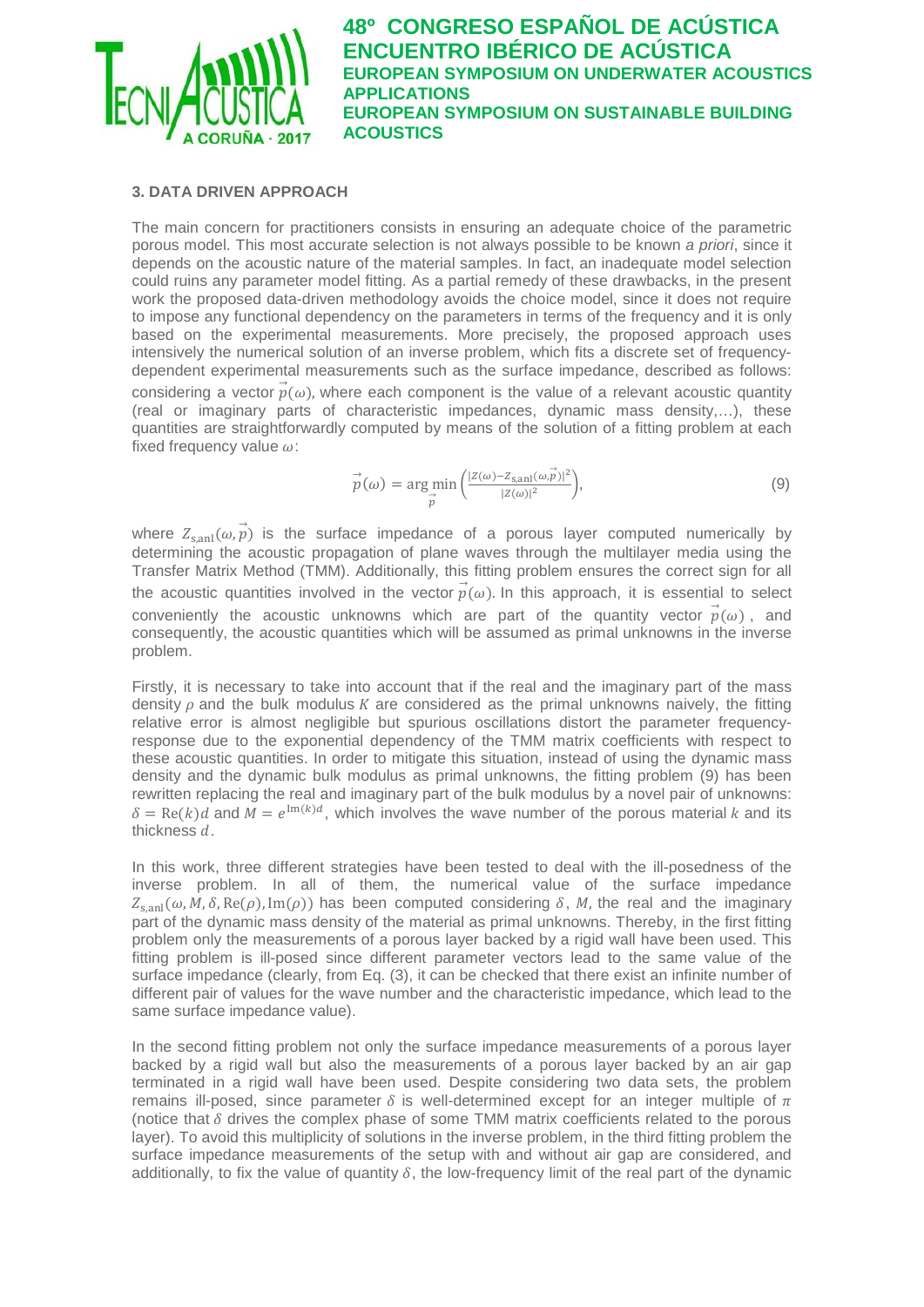

mass density is assumed known (see [7] for a further discussion about a consistent definition of these limits for fibrous limp materials). In this manner, the fitting problem is well-posed and in the case of porous material samples consisting in a unique layer, the numerical results obtained with the proposed methodology are equivalent to those ones reported with the Utsuno approach [9], once both low-frequency limits are imposed equal in the two techniques.

### **4. RESULTS AND DISCUSSION**

Some experimental data have been used for performing the numerical simulations shown in this section. These ones have been measured by using the procedure explained in [9]. In the legends of the plots they are labelled as "Utsuno". In the first fitting problem, the experimental data used are the measurements in the setting without air gap. The numerical result of the fitting is shown in Figures 2 and 3. The relative errors resulting from this fitting are around  $10^{-6}\%$ .



**Figure 2.** Real and imaginary part of the surface impedance (left plot) and real and imaginary part of the characteristic impedance (right plot) computed with the fitting values, taking into account the setting without air gap, in comparison with the Utsuno estimations and with the fitting of the Delany-Bazley model (DB).

The values of the characteristic impedance, the dynamic mass density and the wave number of the material computed by using the optimal values obtained with the fitting procedure are shown in the right plot of Figure 2 and in the plots of Figure 3, respectively.



**Figure 3.** Real and imaginary part of the dynamic mass density (left plot) and real and imaginary part of the wave number (right plot) computed with the fitting values, taking into account the setting without air gap, in comparison with the Utsuno estimations and with the fitting of the Delany-Bazley model (DB).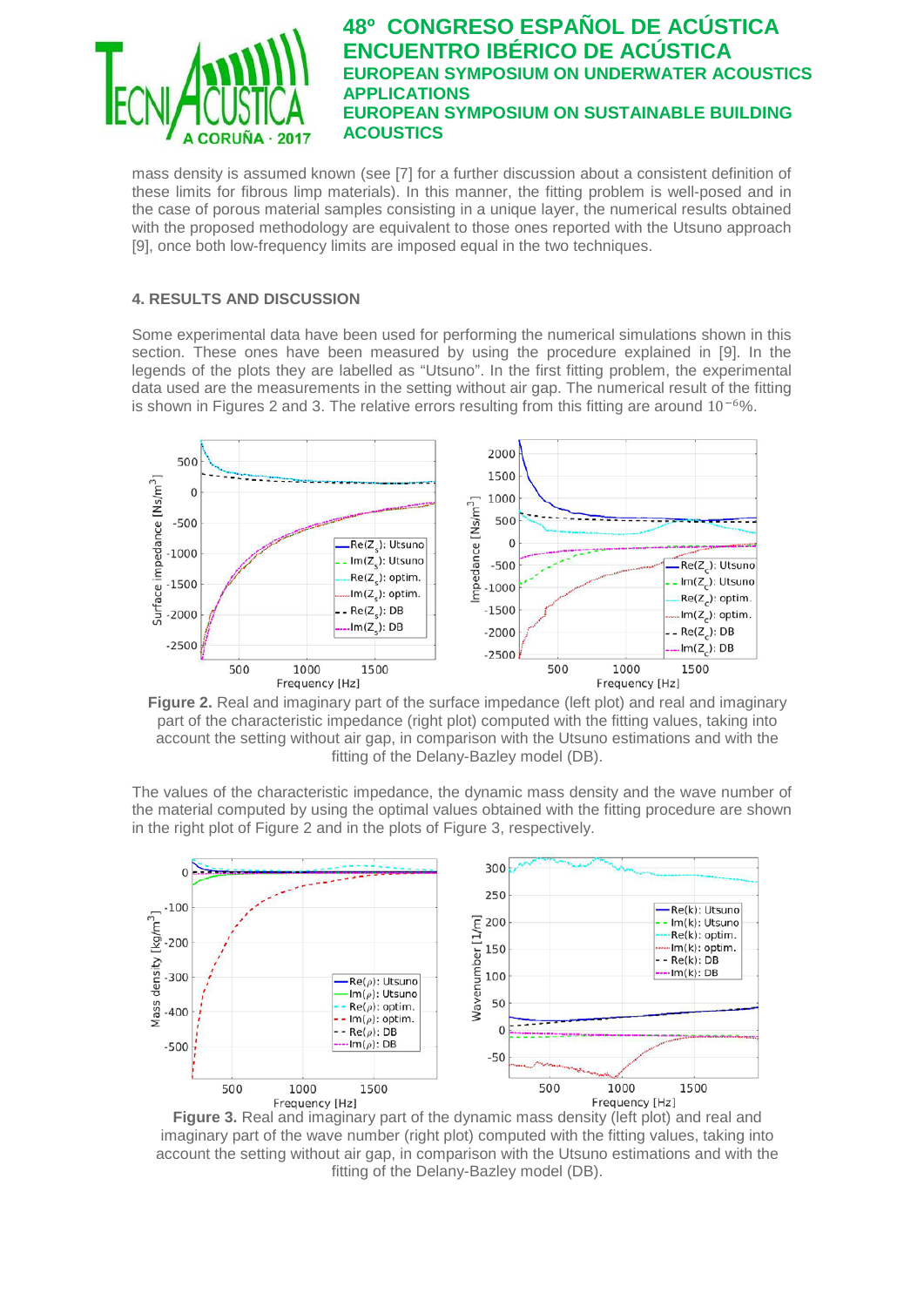

Although the relative error reached in the fitting of the surface impedance is small, the characteristic impedance, the dynamic mass density and the wave number are different from those ones computed using the Utsuno procedure. The reason of this disagreement is the illposedness of the inverse problem using only a set of surface impedance measurements. In order to solve this drawback, a new inverse problem has been solved by using two sets of measurements: a set without air gap and also other one considering the measurements in the setup with air gap in the Kundt's tube. The numerical result of the fitting is shown in Figure 4. In this case, the relative errors resulting from this fitting are around  $10^{-6}$ %.





The values of the characteristic impedance, the dynamic mass density and the wave number of the material computed by using the optimal values, obtained with the fitting procedure, are shown in the right plot of Figure 4 and the plots of Figure 5, respectively.



**Figure 5.** Real and imaginary part of the dynamic mass density (left plot) and real and imaginary part of the wave number (right plot) computed with the fitting values, taking into account the setting without and with air gap, in comparison with respect to the Utsuno estimations.

Again, the relative error in the fitting problem is small and in this case, as it can be observed in the right plot of Figure 4, the results for the computation of the characteristic impedance are accurate in comparison with the Utsuno estimations. However, Figure 5 shows that the dynamic mass density and the wave number reach different values from those ones reported with the Utsuno technique. Once more, this disagreement is produced by the ill-posedness of the fitting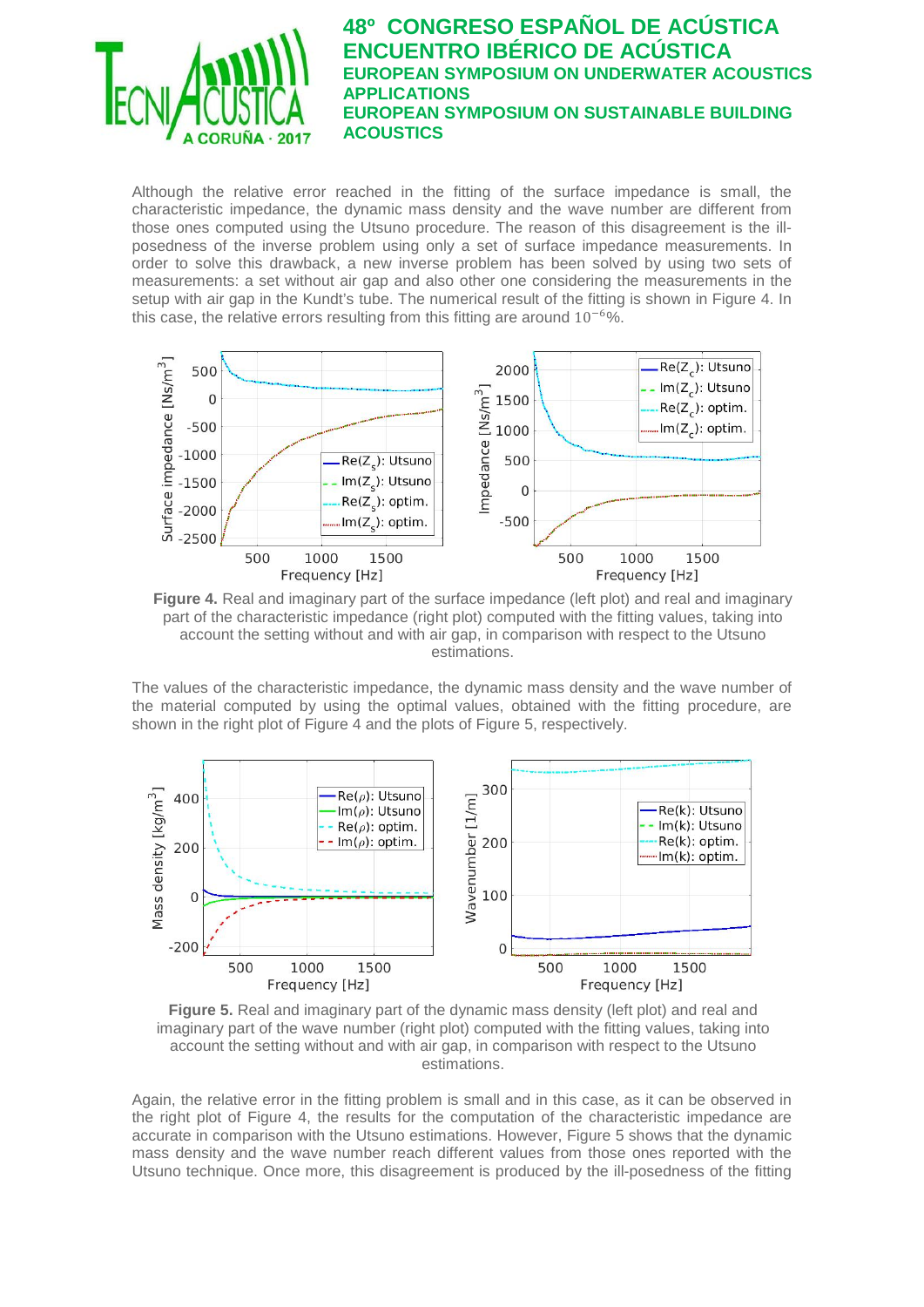

problem (now only affecting to the quantity  $\delta$ ). To deal with this mild problem due to the multiple solutions of the inverse problem, in addition to the experimental frequency-dependent measurements used in both settings (without and with air gap), the low-frequency limit of the real part of the dynamic mass density has been assumed known *a priori*, this is, taking into account the experimental measurements, it has been fixed  $\lim_{\omega \to 0} \text{Re}(\rho) = 41.5 \text{kg/m}^3$  in order to

compare accurately the fitting numerical results with those ones obtained with the Utsuno technique (the value of this limit has been computed by extrapolation on the experimental measurements to obtain an identical low frequency behavior as in the Utsuno prediction). The fitting numerical results on the surface impedance are shown in the left plot of Figure 6. In this case, the relative errors resulting from this fitting are again around 10−6%.



**Figure 6.** Real and imaginary part of the surface impedance (left plot) and real and imaginary part of the characteristic impedance (right plot) computed with the fitting values, taking into account both settings and considering known the low-frequency data for the dynamic mass density in comparison with respect to the Utsuno estimations.

The values of the characteristic impedance, the dynamic mass density and the wave number of the material computed by using the optimal values, obtained with the fitting with both settings and considering known the low-frequency limit of the real part of the dynamic mass density are shown in the right plot of Figure 6 and Figure 7, respectively.



**Figure 7.** Real and imaginary part of the dynamic mass density (left plot) and real and imaginary part of the wave number (right plot) computed with the fitting values, taking into account both settings and considering known the low-frequency data for the dynamic mass density, in comparison with respect to the Utsuno estimations.

Considering the assumptions mentioned above, the relative errors obtained in the fitting procedure are small and the frequency response of the characteristic impedance, the dynamic mass density and the wave number of the sampled material coincide with those ones obtained